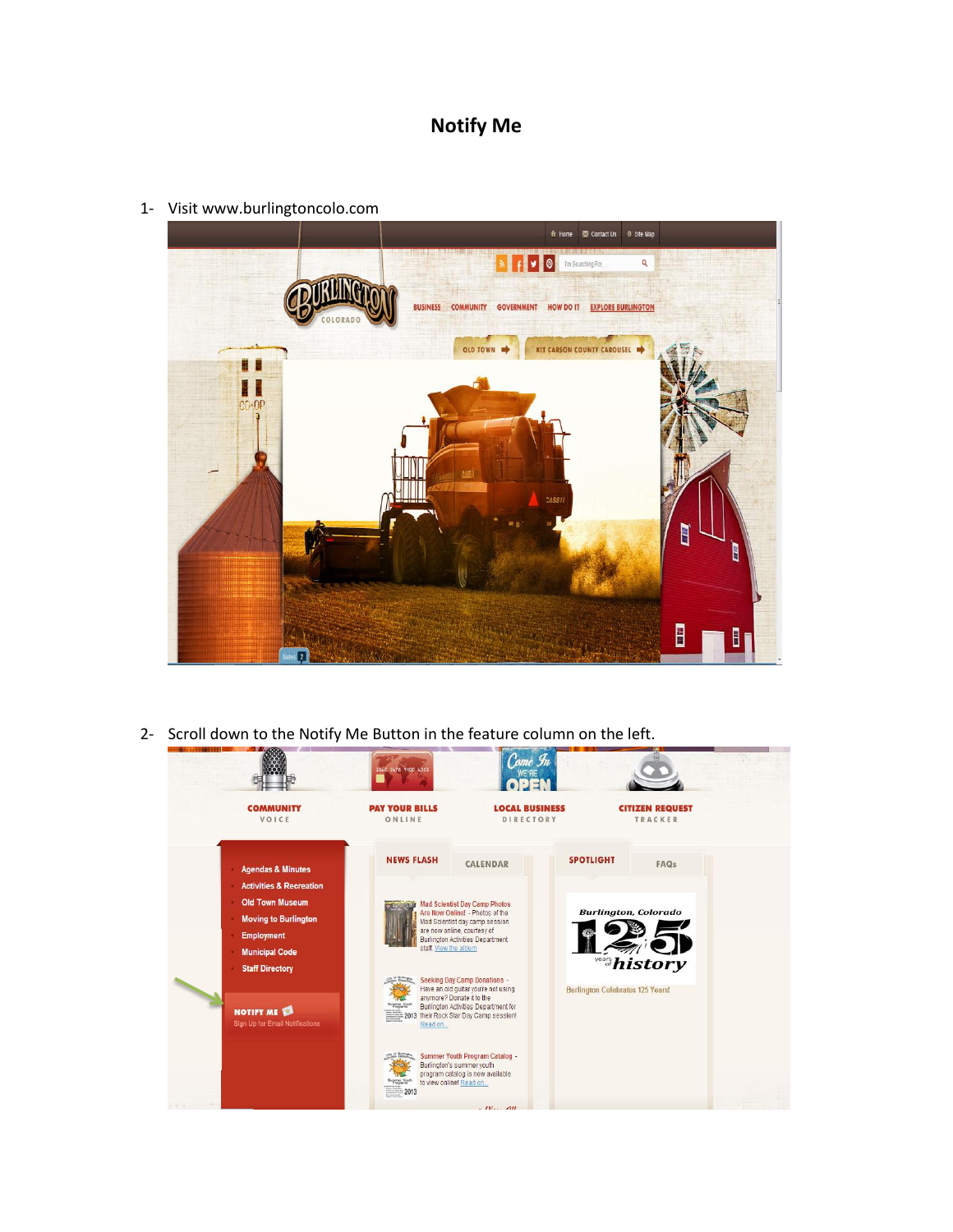## 3- Click on Notify Me

4- On the Notify Me page, enter your email address to sign in. You do not need to create or enter a password.

|                                                                                                       | <b>BUSINESS</b><br><b>COMMUNITY</b><br><b>EXPLORE BURLINGTON</b><br><b>GOVERNMENT</b><br>HOW DO I?                                                                                                                                                                                                                                          |
|-------------------------------------------------------------------------------------------------------|---------------------------------------------------------------------------------------------------------------------------------------------------------------------------------------------------------------------------------------------------------------------------------------------------------------------------------------------|
|                                                                                                       | KIT CARSON COUNTY CAROUSEL<br><b>OLD TOWN</b>                                                                                                                                                                                                                                                                                               |
| <b>Agendas &amp; Minutes</b>                                                                          | You are here: Home > Notify Me                                                                                                                                                                                                                                                                                                              |
| <b>Activities &amp;</b><br><b>Recreation</b><br><b>Old Town Museum</b><br><b>Moving to Burlington</b> | <b>Notify Me</b><br>$\blacktriangleright$ Available Lists<br>1. Type your email address in the box and select Sign In.<br>2. If you want to receive text messages enter your phone number and select Save.<br>3. To subscribe or unsubscribe click <b>3</b> and/or <b>iii</b> next to the lists to which you wish to subscribe/unsubscribe. |
| <b>Employment</b><br><b>Municipal Code</b><br><b>Staff Directory</b>                                  | Please sign in to subscribe, unsubscribe, or manage your subscriptions<br><b>Email Address</b>                                                                                                                                                                                                                                              |
| ₿.<br><b>COMMUNITY</b><br><b>VOICE</b>                                                                | Sign In                                                                                                                                                                                                                                                                                                                                     |
| <b>ONLINE</b><br>$\frac{1}{2}$                                                                        | <b>Government Jobs</b><br>Ξ                                                                                                                                                                                                                                                                                                                 |
| LOCAL BUSINESS                                                                                        | <b>METHOD LIST NAME</b><br><b>DESCRIPTION</b><br>图目<br>City of Burlington Current<br>Click icon to<br>Openings<br>subscribe                                                                                                                                                                                                                 |
| <b>CITIZEN REQUEST</b><br>$\bullet$<br><b>TRACKER</b>                                                 |                                                                                                                                                                                                                                                                                                                                             |
|                                                                                                       | <b>Community Jobs</b>                                                                                                                                                                                                                                                                                                                       |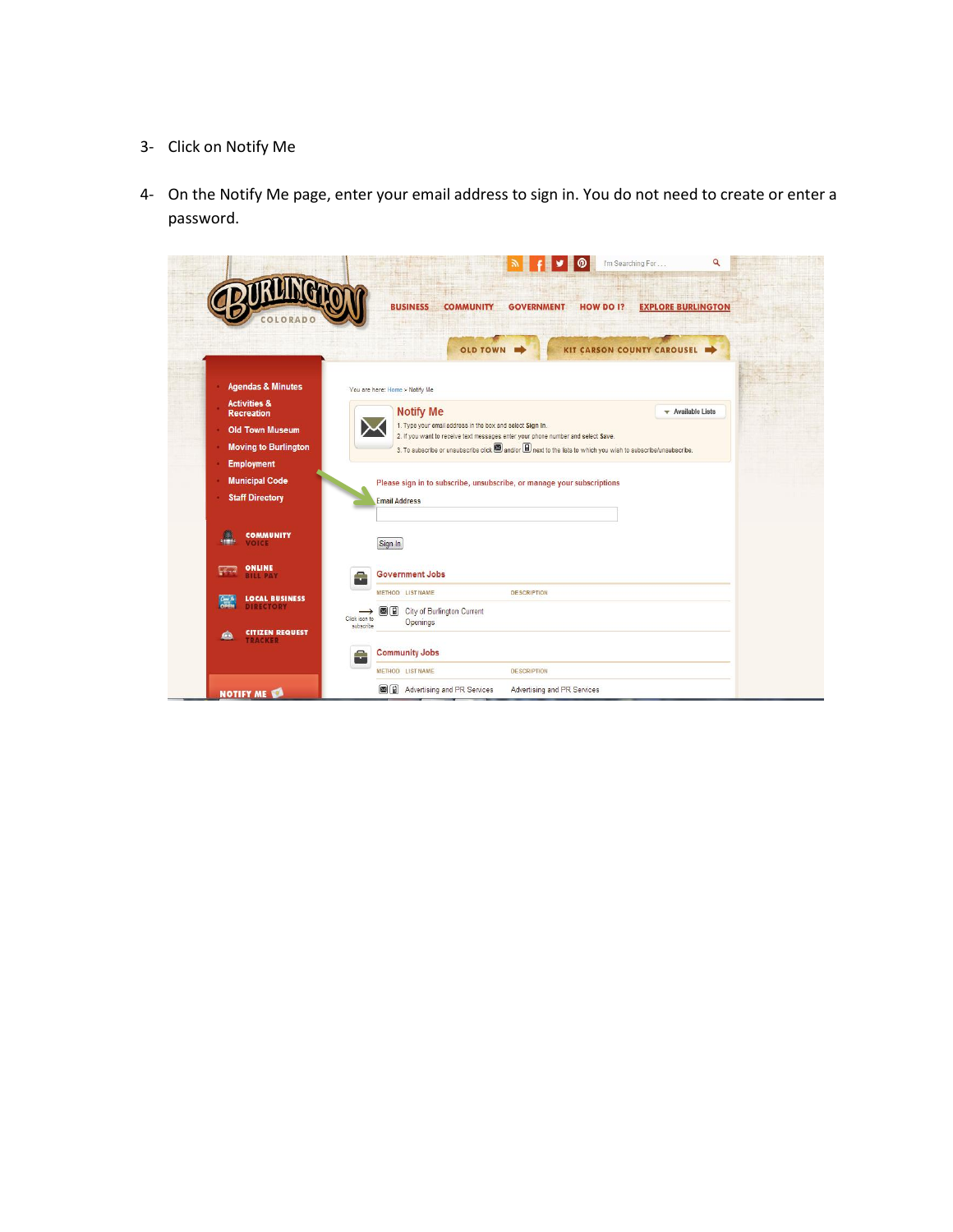5- Once you are signed in to Notify Me, you can select whether you would like to receive HTML emails, text messages, or both. If you do not wish to receive HTML emails, you will receive plain text notification emails instead.

|                                                                  | <b>Your Profile Information</b>                                     | Sign Out                         |  |  |
|------------------------------------------------------------------|---------------------------------------------------------------------|----------------------------------|--|--|
| ⊠                                                                | support@burlingtoncolo.com                                          |                                  |  |  |
|                                                                  | I prefer to receive HTML emails when available                      |                                  |  |  |
|                                                                  | I would like to be able to receive text messages on my mobile phone |                                  |  |  |
|                                                                  | <b>Government Jobs</b>                                              |                                  |  |  |
|                                                                  | METHOD LIST NAME                                                    | <b>DESCRIPTION</b>               |  |  |
| $\boxtimes$ $\boxplus$ $\parallel$<br>Click icon to<br>subscribe | City of Burlington Current<br>Openings                              |                                  |  |  |
|                                                                  | <b>Community Jobs</b>                                               |                                  |  |  |
|                                                                  | METHOD LIST NAME                                                    | <b>DESCRIPTION</b>               |  |  |
| $\boxtimes$ $\boxplus$                                           | Advertising and PR Services                                         | Advertising and PR Services      |  |  |
| $\bowtie$ $\Box$                                                 | Aerospace and Defense                                               | Aerospace and Defense            |  |  |
| $\boxtimes$ $\boxplus$                                           | <b>Banking Business Services</b>                                    | <b>Banking Business Services</b> |  |  |
| $\bowtie$ $\Box$                                                 | Computer/IT Services                                                | Computer/IT Services             |  |  |
| $\boxtimes$ $\boxtimes$                                          | Construction                                                        | Construction                     |  |  |
| $\boxtimes$ [ $\boxplus$ ]                                       | Education                                                           | Education                        |  |  |
| $\boxtimes$ $\boxplus$                                           | <b>Engineering Services</b>                                         | <b>Engineering Services</b>      |  |  |
| $\boxtimes$ [ $\Box$ ]                                           | <b>Financial Services</b>                                           | <b>Financial Services</b>        |  |  |
| $\boxtimes$ $\boxplus$                                           | Government and Military                                             | Government and Military          |  |  |
| ⊠ [∎]                                                            | <b>Healthcare Services</b>                                          | <b>Healthcare Services</b>       |  |  |
| ⊠ M                                                              | Insurance                                                           | Insurance                        |  |  |
| ⋈<br>I W                                                         | <b>Internet Services</b>                                            | <b>Internet Services</b>         |  |  |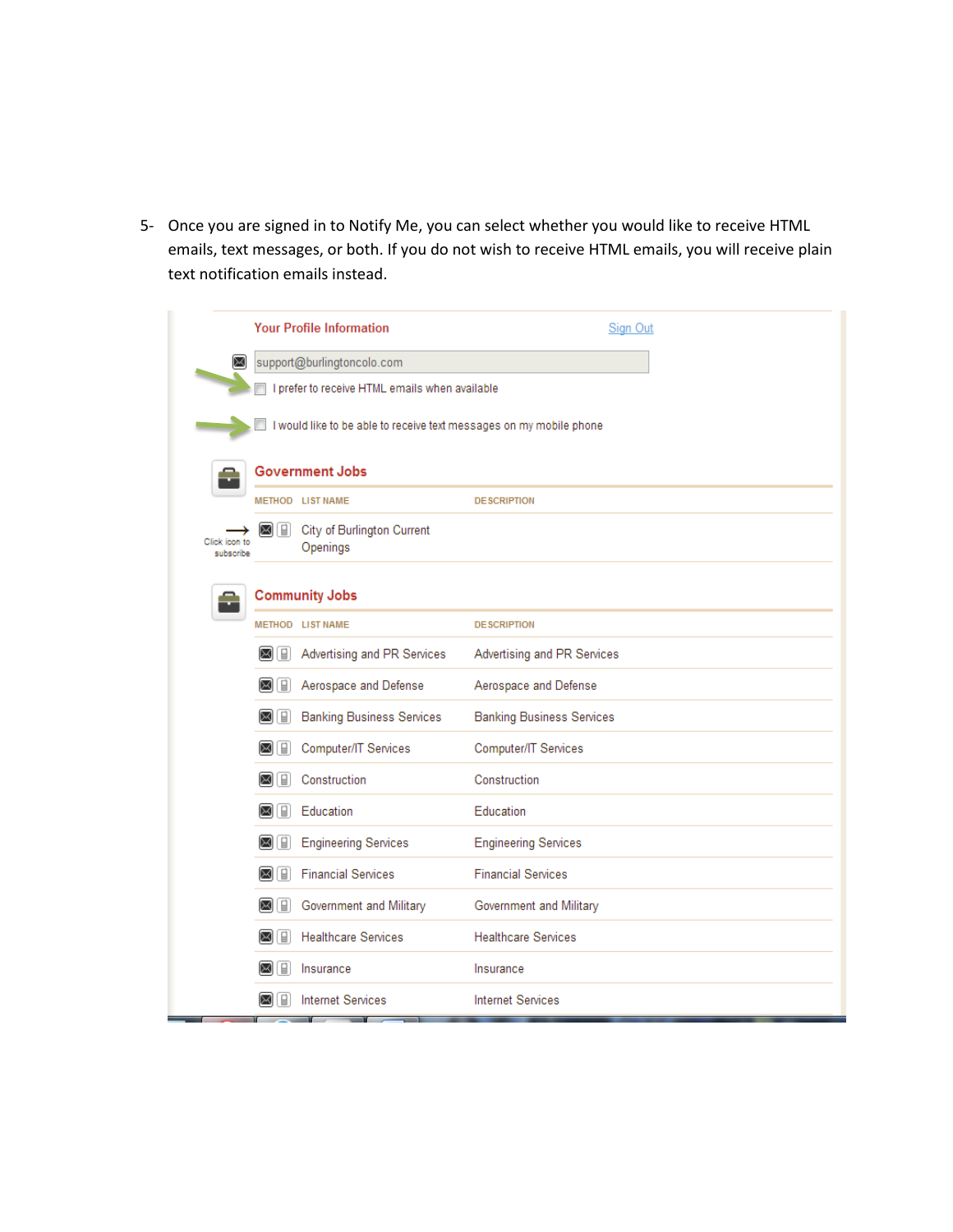6- If you would like to receive text message notifications, enter your cell phone number in the appropriate field, and click save. For security purposes, only the last 4 digits of your phone number will display once you have saved the information.

| 1. Type your email address in the box and select Sign In.<br>3. To subscribe or unsubscribe click and/or <b>a</b> next to the lists to which you wish to subscribe/unsubscribe. | 2. If you want to receive text messages enter your phone number and select Save.                                                                                                                            |                                                                                                                                                                                 |
|---------------------------------------------------------------------------------------------------------------------------------------------------------------------------------|-------------------------------------------------------------------------------------------------------------------------------------------------------------------------------------------------------------|---------------------------------------------------------------------------------------------------------------------------------------------------------------------------------|
|                                                                                                                                                                                 |                                                                                                                                                                                                             |                                                                                                                                                                                 |
|                                                                                                                                                                                 |                                                                                                                                                                                                             |                                                                                                                                                                                 |
|                                                                                                                                                                                 |                                                                                                                                                                                                             |                                                                                                                                                                                 |
| <b>Your Profile Information</b>                                                                                                                                                 | Sign Out                                                                                                                                                                                                    |                                                                                                                                                                                 |
|                                                                                                                                                                                 |                                                                                                                                                                                                             |                                                                                                                                                                                 |
|                                                                                                                                                                                 |                                                                                                                                                                                                             |                                                                                                                                                                                 |
|                                                                                                                                                                                 |                                                                                                                                                                                                             |                                                                                                                                                                                 |
|                                                                                                                                                                                 |                                                                                                                                                                                                             |                                                                                                                                                                                 |
|                                                                                                                                                                                 | Save                                                                                                                                                                                                        |                                                                                                                                                                                 |
|                                                                                                                                                                                 |                                                                                                                                                                                                             |                                                                                                                                                                                 |
|                                                                                                                                                                                 |                                                                                                                                                                                                             |                                                                                                                                                                                 |
|                                                                                                                                                                                 |                                                                                                                                                                                                             |                                                                                                                                                                                 |
|                                                                                                                                                                                 | <b>DESCRIPTION</b>                                                                                                                                                                                          |                                                                                                                                                                                 |
|                                                                                                                                                                                 |                                                                                                                                                                                                             |                                                                                                                                                                                 |
| Openings                                                                                                                                                                        |                                                                                                                                                                                                             |                                                                                                                                                                                 |
|                                                                                                                                                                                 |                                                                                                                                                                                                             |                                                                                                                                                                                 |
|                                                                                                                                                                                 |                                                                                                                                                                                                             |                                                                                                                                                                                 |
|                                                                                                                                                                                 | <b>DESCRIPTION</b>                                                                                                                                                                                          |                                                                                                                                                                                 |
|                                                                                                                                                                                 | Advertising and PR Services                                                                                                                                                                                 |                                                                                                                                                                                 |
|                                                                                                                                                                                 | Aerospace and Defense                                                                                                                                                                                       |                                                                                                                                                                                 |
|                                                                                                                                                                                 |                                                                                                                                                                                                             |                                                                                                                                                                                 |
| <b>Banking Business Services</b>                                                                                                                                                | <b>Banking Business Services</b>                                                                                                                                                                            |                                                                                                                                                                                 |
|                                                                                                                                                                                 | support@burlingtoncolo.com<br><b>Government Jobs</b><br>METHOD LIST NAME<br>City of Burlington Current<br><b>Community Jobs</b><br>METHOD LIST NAME<br>Advertising and PR Services<br>Aerospace and Defense | I prefer to receive HTML emails when available<br>I would like to be able to receive text messages on my mobile phone<br>Ex: 555-555-0123. Standard text messaging rates apply. |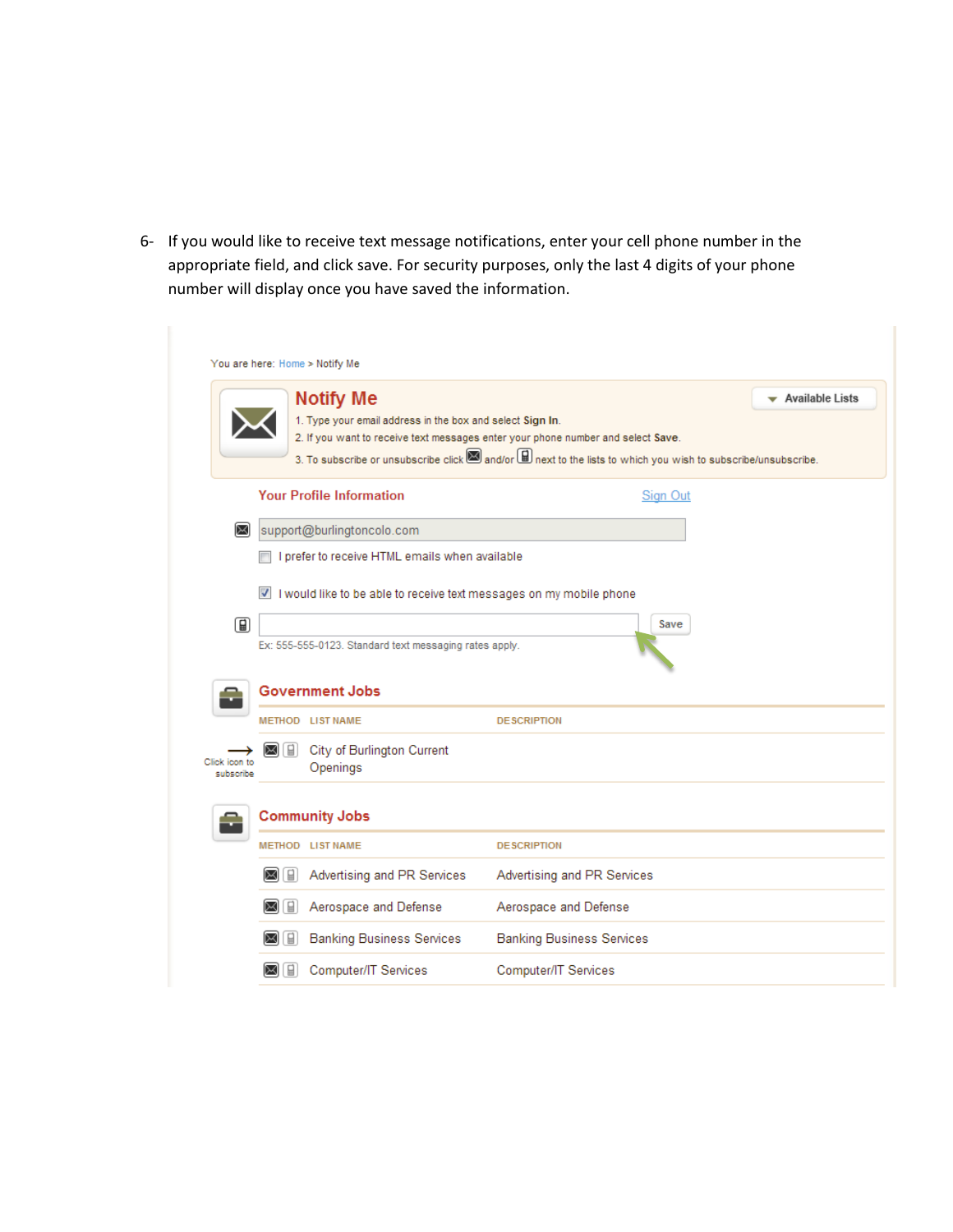7- To sign up for notifications on specific categories, click the envelope for email notifications, the cell phone for text messages, or select both to receive notifications in both places.

|   | <b>News Flash</b> |                                    |                                                   |
|---|-------------------|------------------------------------|---------------------------------------------------|
|   |                   | METHOD LIST NAME                   | <b>DESCRIPTION</b>                                |
|   | $\boxtimes$ (ii)  | <b>Business</b>                    |                                                   |
|   | ⊠⊞                | Community                          |                                                   |
|   | ⊠⊞                | Government                         |                                                   |
| ▦ | Calendar          |                                    |                                                   |
|   |                   | METHOD LIST NAME                   | <b>DESCRIPTION</b>                                |
|   | $\boxtimes$ (ii)  | <b>Activities &amp; Recreation</b> |                                                   |
|   | $\boxtimes$ (ii)  | <b>Business</b>                    |                                                   |
|   | ⊠⊞                | Community                          |                                                   |
|   | $\boxtimes$ (ii)  | Government                         |                                                   |
|   |                   | <b>⊠</b> a Library                 |                                                   |
| T |                   | <b>Agenda Center</b>               |                                                   |
|   |                   | METHOD LIST NAME                   | <b>DESCRIPTION</b>                                |
|   | ⋈                 | <b>City Council</b>                | Agendas and Minutes from regular Council Meetings |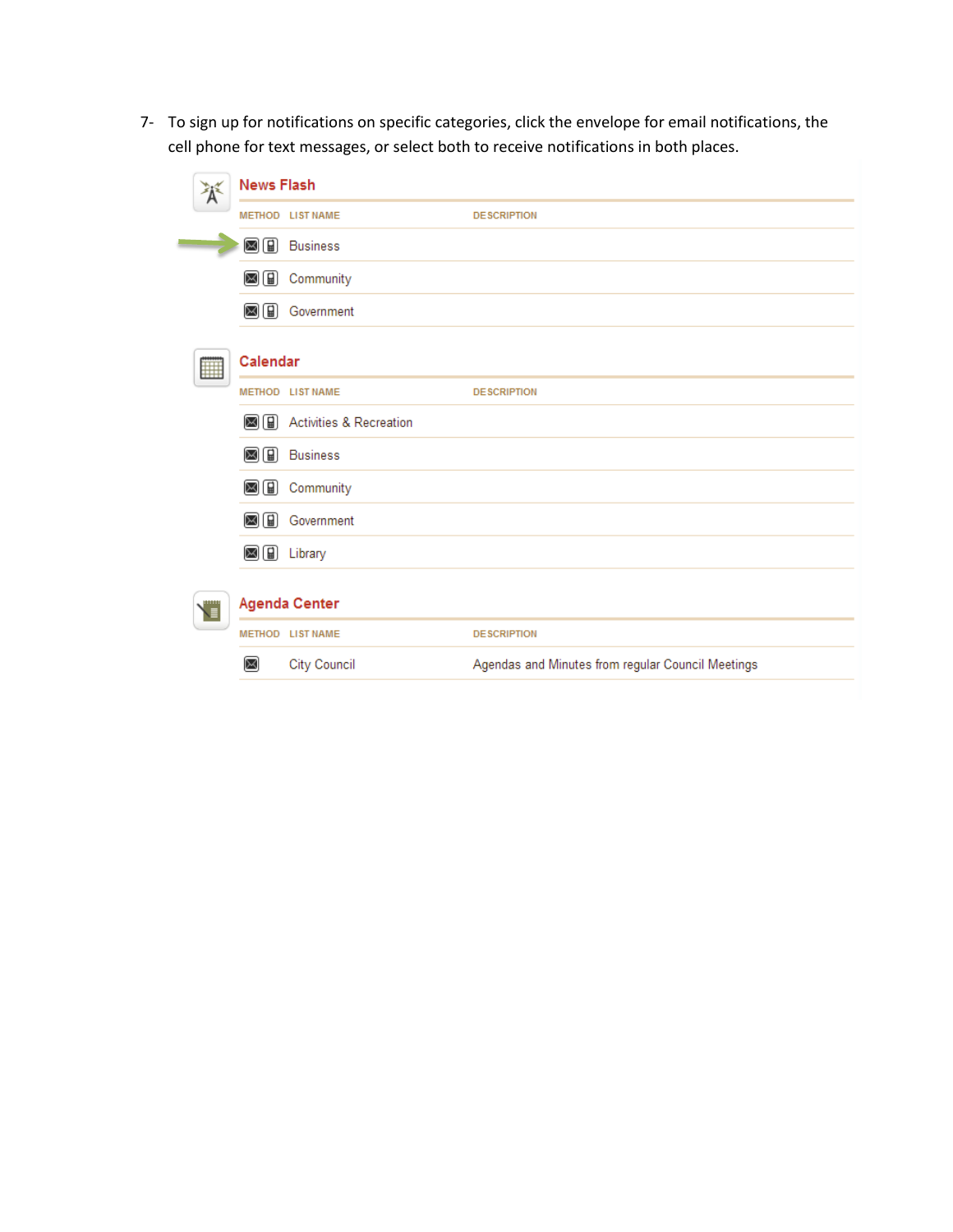8- If you choose to be notified via email, you will encounter a message regarding account confirmation, as below-

| <b>News Flash</b>                                                  |                                                                                                                                                                                                                                       |                    |   |                                                   |  |
|--------------------------------------------------------------------|---------------------------------------------------------------------------------------------------------------------------------------------------------------------------------------------------------------------------------------|--------------------|---|---------------------------------------------------|--|
|                                                                    | METHOD LIST NAME                                                                                                                                                                                                                      | <b>DESCRIPTION</b> |   |                                                   |  |
| $\Box$                                                             | <b>Business</b>                                                                                                                                                                                                                       |                    |   |                                                   |  |
| $\begin{matrix} 1 \\ 0 \\ 0 \\ 0 \\ 0 \\ 0 \\ 0 \\ 0 \end{matrix}$ | Community                                                                                                                                                                                                                             |                    |   |                                                   |  |
| ₩                                                                  | Government                                                                                                                                                                                                                            |                    |   |                                                   |  |
| $\blacksquare$ Attention                                           |                                                                                                                                                                                                                                       |                    | × |                                                   |  |
|                                                                    | Just one more step.<br>You must confirm your account before you will receive any<br>emails. Please check your email for the confirmation link. If<br>you haven't received an email shortly, please check your junk<br>or SPAM folder. |                    |   |                                                   |  |
|                                                                    |                                                                                                                                                                                                                                       |                    |   |                                                   |  |
|                                                                    | Don't show this message again                                                                                                                                                                                                         |                    |   |                                                   |  |
|                                                                    | OK                                                                                                                                                                                                                                    |                    |   |                                                   |  |
|                                                                    |                                                                                                                                                                                                                                       |                    |   |                                                   |  |
| <b>Agenda Center</b>                                               |                                                                                                                                                                                                                                       |                    |   |                                                   |  |
|                                                                    | METHOD LIST NAME                                                                                                                                                                                                                      | <b>DESCRIPTION</b> |   |                                                   |  |
|                                                                    | City Council                                                                                                                                                                                                                          |                    |   | Agendas and Minutes from regular Council Meetings |  |
|                                                                    |                                                                                                                                                                                                                                       |                    |   |                                                   |  |

Please remember to set your spam blocker to allow mail from listserv@civicplus.com.

▲ Back to top

These confirmation emails should show up in your inbox fairly quickly. You **must** confirm your account using the link sent to you before you can begin receiving notifications. You can choose not to view this message again by clicking "Don't show this message again" before you sign up for further notification categories.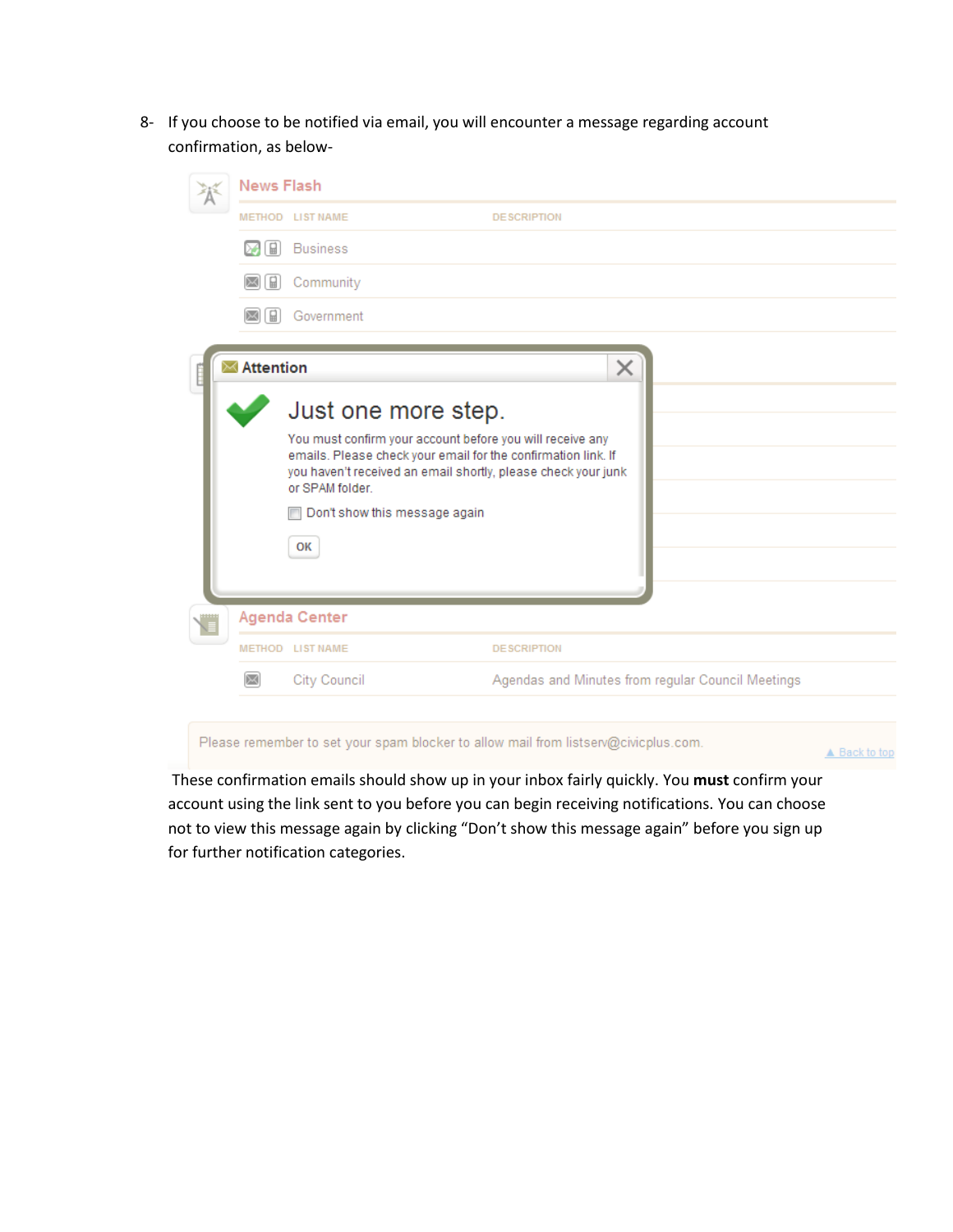9- If you choose to be notified via text, you will encounter a message regarding account confirmation, as below-

| <b>News Flash</b>        |                                                                                                                                                                                                                                                                                                                       |                                                                                     |  |
|--------------------------|-----------------------------------------------------------------------------------------------------------------------------------------------------------------------------------------------------------------------------------------------------------------------------------------------------------------------|-------------------------------------------------------------------------------------|--|
|                          | METHOD LIST NAME                                                                                                                                                                                                                                                                                                      | <b>DESCRIPTION</b>                                                                  |  |
|                          | <b>MID</b> Business                                                                                                                                                                                                                                                                                                   |                                                                                     |  |
| $\Box$                   | Community                                                                                                                                                                                                                                                                                                             |                                                                                     |  |
| 딞                        | Government                                                                                                                                                                                                                                                                                                            |                                                                                     |  |
| $\blacksquare$ Attention |                                                                                                                                                                                                                                                                                                                       | ×                                                                                   |  |
|                          | Just one more step.<br>You should receive a text message from us shortly containing<br>a confirmation code. Please send that code back to the<br>number you received the message from to confirm your SMS<br>subscription.<br>Don't show this message again<br>$\overline{\phantom{a}}$<br>OK<br><b>Agenda Center</b> |                                                                                     |  |
|                          | METHOD LIST NAME                                                                                                                                                                                                                                                                                                      | <b>DESCRIPTION</b>                                                                  |  |
| ⋉                        | City Council                                                                                                                                                                                                                                                                                                          | Agendas and Minutes from regular Council Meetings                                   |  |
|                          |                                                                                                                                                                                                                                                                                                                       | Please remember to set your spam blocker to allow mail from listserv@civicplus.com. |  |

You **must** send the code back to the number that sent you the confirmation text message before you can begin receiving text message notifications. You can also choose not to view this message again by clicking "Don't show this message again" before you sign up for further notification categories.

▲ Back to top